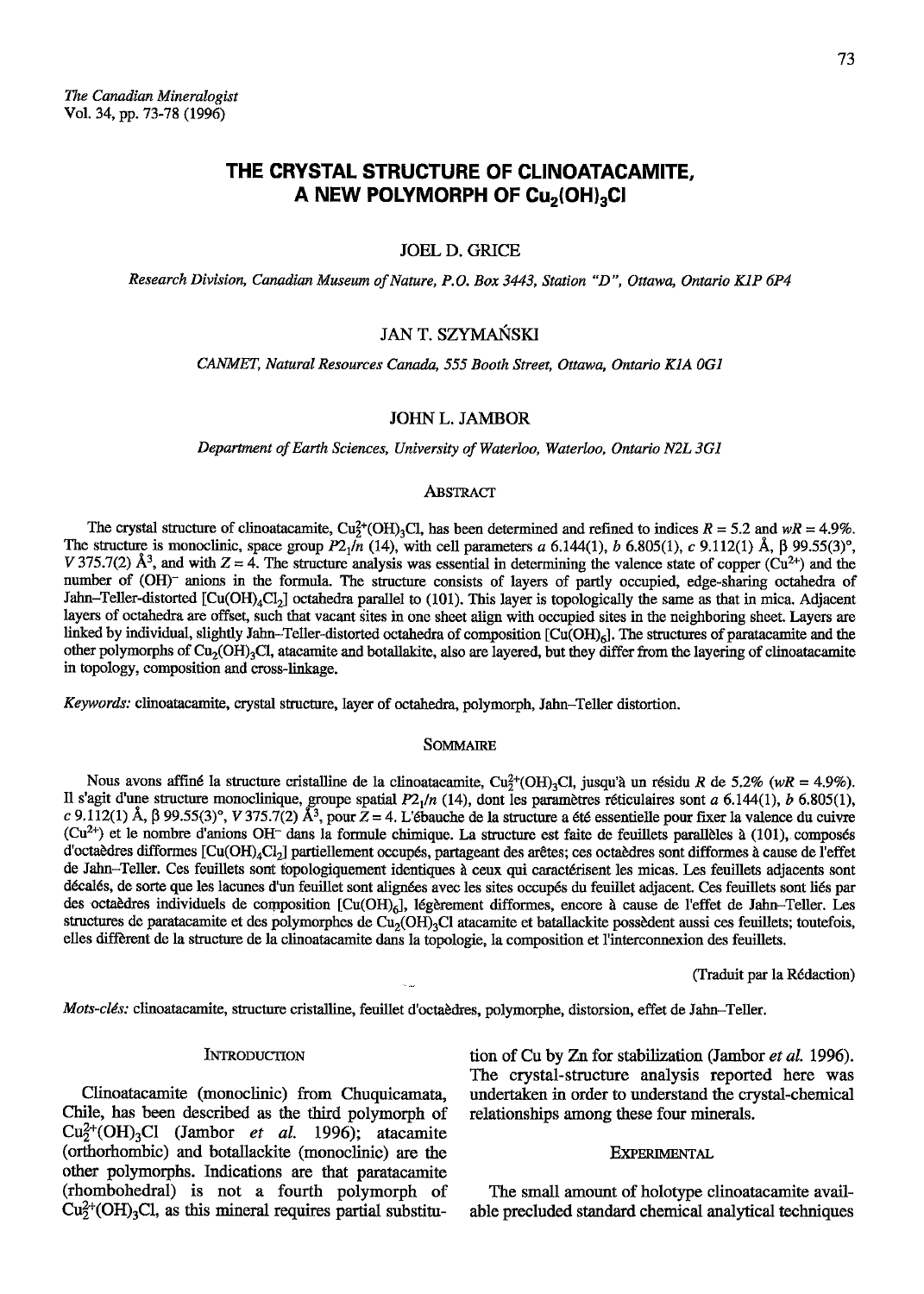capable of differentiating the valence state of Cu and the determination of  $H<sub>2</sub>O$ . The structure-analysis method (Hawthorne & Grice 1990) established these quantities; the formula is  $Cu<sub>2</sub><sup>2+</sup>(OH)<sub>3</sub>Cl$ . Electronmicroprobe analysis (Jambor et al. 1996) of the material gave CuO 74.7, Cl 16.5,  $(H<sub>2</sub>O$  from structure analysis 13.5), sum 104.7, less  $O \equiv Cl$  3.7, total 101.0 wt.%. Zinc and Ni were not detected. Based on  $O + Cl = 4$ , the empirical formula is  $Cu_{1.96}O_{3.03}H_{3.11}Cl_{0.97}$ . The ideal formula,  $Cu_{2}(OH)_{3}Cl$ , requires CuO 74.49, Cl 16.60 and  $H<sub>2</sub>O$  12.66, sum 103.75, less  $O \equiv Cl$  3.75, total 100 wt.%. It is evident that within the limits of experimental error, the malerial studied is ideal, end-member clinoatacamite.

A crystal fragment of type clinoatacamite was used in the collection of X-ray-diffraction intensity data. Single-crystal precession photographs indicate the unique space-group  $P2_1/n$  (14), on the basis of systematic absences of reflections. Intensity data were collected on a fully automated CAD four-circle diffractometer operated at 50 kV, 26 mA, with graphite-monochromated  $M \circ K \alpha$  radiation.

A set of 44 reflections was used to orient the crystal and to refine the cell dimensions. Four asymmetric sets of intensity data were collected up to  $2\theta = 60^{\circ}$  using a  $0:20$  scan-mode, with scan speeds of approximately 1°/minute. Data pertinent to the collection of the intensity data are given in Table 1.

Data reduction, using the NRCVAX set of computer programs (Gabe et aI. 1989), included correction for background, sealing, Lorentz and polarization and linear absorption. For the absorption correction, four intense diffraction-maxima in the range  $25$  to  $53^{\circ}$ 20 were chosen for y diffraction-vector scans after the method of North et al. (1968). Structure determination and structure refinement were done using of the SHELXTL (Sheldrick 1990) package of computer programs. The irregular shape of the crystal precluded a good absorption-correction, and became the limiting factor in the structure refinement. This problem in the data reduction is evidenced by a merging R of 12% for

the four asymmetric units of reflection data.

#### CRYSTAL-STRUCTURE ANALYSIS

Normalized structure-factor statistics indicate a centrosymmetric space-group. The  $E$ -map coordinates were assigned to appropriate scattering curves, three Cu. one Cl and three O atoms. This sffucture model refined to  $R=6.8\%$ .

In the final least-squares refinement, the sites of all atoms were refined with anisotopic displacementfactors to final residuals of  $R = 5.2\%$  and  $wR = 4.9\%$ . The addition of an isotopic extinction-correction did not improve the refinement. Owing to the poor agreement among symmetry-related reflections,  $R_{\text{int}} =$ 12.1%, the structure was solved and refined in  $P1$ . This refinement, with isotropic displacement-factors, had a considerably poorer residual factor, with  $R = 15.5\%$ . The lower-symmetry structure model was tested using MISSYM (Le Page 1987) and found to contain an apparent symmetry of  $2<sub>1</sub>/m$ . This symmetry is consistent with the Cu atomic positions, but the O atoms obey space-group symmetry  $P2_1/n$ . Refining the structure in  $P2<sub>1</sub>/m$  with anisotropic displacement-factors results in residual factors  $R = 11.3\%$ and  $wR = 13.8\%$ , and all of the O atoms have nonpositive definite displacement-factors. Thus it is evident that  $P2_1/n$  is the correct space-group and that the rather poor refinement is attributable to the problems inherent in an absorption correction of an elongate crystal fragment. In the final  $\Delta F$ -synthesis, residual electron densities of 2  $e^{-}/A^3$  remained, but none of these could be satisfactorily assigned to H atoms. The final positional and displacement parameters for the clinoatacamite structure in  $P2_1/n$  are given in Table 2, and selected bond-lengths and angles, in Table 3. Observed and calculated structure-factors and anisotropic displacement-factors have been submitted to the Depository of Unpublished Data, CISTI, National Research Council of Canada, Ottawa, Canada K1A 0S2.

# TABLE 1. CLINOATACAMITE: STRUCTURE-DETERMINATION DATA TABLE 2. CLINOATACAMITE: ATOMIC COORDINATES, ISOTROPIC

| Ideal formula:                                                               | Cu <sub>2</sub> (OH) <sub>3</sub> Cl | $a = 6.144(1)$ Å              |
|------------------------------------------------------------------------------|--------------------------------------|-------------------------------|
| Space group:                                                                 | $P2\sqrt{n}$                         | $b = 6.805(1)$ Å              |
| Crystal size:                                                                | $0.14 \times 0.06 \times 0.04$ mm    | $c = 0.112(2)$ Å              |
|                                                                              |                                      | $\beta = 99.55(3)^{o}$        |
| Rad./Mon.:                                                                   |                                      | $V = 375.7(2)$ Å <sup>3</sup> |
| μ                                                                            | Mo/graphite<br>11.9 mm <sup>-1</sup> | $7 = 4$                       |
|                                                                              |                                      | Total refl. 4186              |
| Min. transmission                                                            | 0.637                                | $F$ unique 1092               |
| Max. transmission                                                            | 0.831                                | $Fo > 60(F)$ 674              |
|                                                                              |                                      | Final $R = 5.2%$              |
| $WR =  \Sigma W F_{\alpha}  -  F_{\alpha} ^2/\Sigma W F_{\alpha}^21^{1/2}$ . | $w = 18^{2}(F_{2})T^{1}$             | Final $wR = 4.9\%$            |
|                                                                              |                                      |                               |

DISPLACEMENT FACTORS AND BOND-VALENCE SUM

| Atom            | x          |              | z         | $U(A^2) \times 10^2$ | BVS <sup>1</sup> |
|-----------------|------------|--------------|-----------|----------------------|------------------|
| Cu1             | ٥          | 1/2          | 1/2       | 1.44(4)              | 1.98             |
| Cu <sub>2</sub> | ۵          | ٥            | ٥         | 1.68(4)              | 2.09             |
| Cu <sub>3</sub> | 0.2586(2)  | 0.2384(1)    | 0.7485(2) | 1.55(3)              | 2.02             |
| О1              | 0.2998(10) | 0.2962(10)   | 0.5470(8) | 2.2(2)               | 1.18             |
| 02              | 0.4190(8)  | $-0.0141(8)$ | 0.7727(8) | 2.2(2)               | 1.24             |
| O3              | 0.2596(8)  | 0.6792(8)    | 0.5372(8) | 1.9(2)               | 1.27             |
| CI              | 0.1116(3)  | $-0.0038(3)$ | 0,3068(2) | 1.87(5)              | 0.37             |

 $1$  Bond-valence sums ( $v.u.$ ) using the parameters of Brese & O'Keeffe (1991).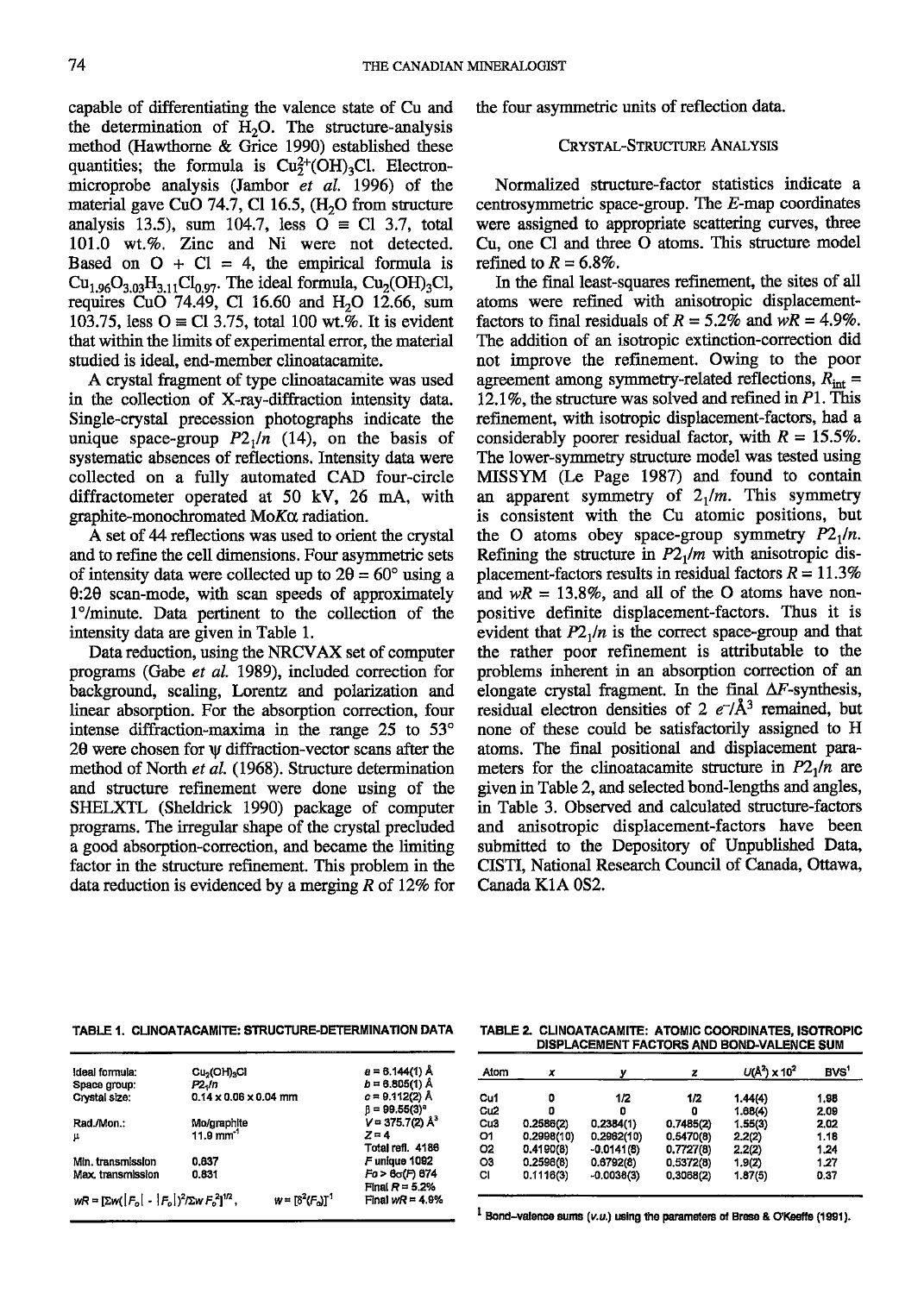|                                                                                    | Cu1 polyhedron                                                                                                  |                                                                                                              | Cu2 polyhedron                                                                                                                                            | Cu3 polyhedron                                                                                                                                                                                 |                                                                                       |
|------------------------------------------------------------------------------------|-----------------------------------------------------------------------------------------------------------------|--------------------------------------------------------------------------------------------------------------|-----------------------------------------------------------------------------------------------------------------------------------------------------------|------------------------------------------------------------------------------------------------------------------------------------------------------------------------------------------------|---------------------------------------------------------------------------------------|
| Cu1-O1<br>Cu1-O2<br>$Cu1-O3$<br>O1-Cu1-O2<br>O1-Cu1-O2'<br>O1-Cu1-O3<br>O1-Cu1-O3' | $2.288(6) \times 2$<br>$2.050(7) \times 2$<br>$1.991(5) \times 2$<br>74.3(2)<br>105.7(2)<br>75.1(2)<br>104.9(2) | Cu <sub>2</sub> -01<br>$Cu2-O3$<br>Cu <sub>2</sub> -Cl<br>O1-Cu2-O3<br>O1-Cu2-O3'<br>O1-Cu2-Cl<br>01-Cu2-Cl' | $1.948(7) \times 2$<br>$1.987(6) \times 2$<br>$2.766(2) \times 2$<br>$83.6(2) \times 2$<br>$96.4(2) \times 2$<br>$99.0(2) \times 2$<br>$81.0(2) \times 2$ | $Cu3-O1$<br><b>Cu3-O2</b><br>$Cu3-O2'$<br>Cu <sub>3</sub> -03<br>Cu <sub>3</sub> -CI<br>Cu <sub>3</sub> -Ci'<br>O1-Cu3-O2                                                                      | 1.934(8)<br>1.975(5)<br>1.999(5)<br>2.015(7)<br>2.756(2)<br>2.804(2)<br>98.2(3)       |
| O <sub>2</sub> -Cu1-O <sub>3</sub><br>O2-Cu1-O3'                                   | 78.5(2)<br>101.4(2)                                                                                             | O3-Cu2-Cl<br><b>O3-Cu2-Cl'</b>                                                                               | $96.4(2) \times 2$<br>$83.6(2) \times 2$                                                                                                                  | O1-Cu3-O2'<br>01-Cu3-Cl<br>O1-Cu3-Cl'                                                                                                                                                          | 83.8(3)<br>100.3(2)<br>80,2(2)                                                        |
| <b>CI-O1</b><br>CI-O2<br>CI-O3                                                     | 3,070(7)<br>3.090(6)<br>3.042(6)                                                                                |                                                                                                              |                                                                                                                                                           | O2-Cu3-O3<br>O <sub>2</sub> -Cu <sub>3</sub> -Cl<br><b>O2-Cu3-Cl'</b><br>O <sub>2</sub> '-Cu <sub>3</sub> -O <sub>3</sub><br>O <sub>2</sub> '-Cu3-Cl<br>O2'-Cu3-Cl'<br>O3-Cu3-CI<br>O3-Cu3-Cl' | 79.9(3)<br>84.1(1)<br>100.6(2)<br>98.3(3)<br>92.8(2)<br>82.4(1)<br>83.4(2)<br>96.3(2) |

TABLE 3. CLINOATACAMITE: SELECTED INTERATOMIC DISTANCES (Å) AND **BOND ANGLES (°)** 

# **DESCRIPTION AND DISCUSSION** OF THE STRUCTURE

The analysis of the structure of clinoatacamite permitted the calculation of bond-valence sums for the various atomic sites. On the basis of the constants of Brese & O'Keeffe  $(1991)$ , the sums are: Cu1 1.98, Cu<sub>2</sub> 2.09, Cu<sub>3</sub> 2.02, C<sub>1</sub> 0.37, O<sub>1</sub> 1.18, O<sub>2</sub> 1.24 and O3 1.27 vu. These calculations allow assignment of the correct valence,  $Cu^{2+}$ , to the cation and recognition of O1, O2 and O3 as (OH)<sup>-</sup> anions. The resultant simplest formula for clinoatacamite is  $Cu<sup>2+</sup><sub>2</sub>(OH)<sub>3</sub>Cl$  with  $Z = 4$ . The low bond-valence sum of the Cl atom is due to H-bonding. Each Cl atom is H-bonded to all three O atoms at bond distances of 3.04 to 3.09 Å (Table 3). These bond distances are similar to the average O-Cl distance in paratacamite  $(3.07 \text{ Å})$ : Fleet 1975) and botallackite  $(3.21 \text{ Å}$ : Hawthorne 1985).

The crystal structure of clinoatacamite may be described as made of layers of partially occupied, edgesharing, Jahn-Teller-distorted [Cu(OH)<sub>4</sub>Cl<sub>2</sub>] octahedra parallel to (101) (Fig. 1a). This layer is topologically the same as that in mica. Adjacent layers of octahedra are offset such that vacant sites in one sheet align with occupied sites in the neighboring sheet. Layers are linked by individual, slightly Jahn-Teller-distorted octahedra of composition  $[Cu(OH)<sub>6</sub>]$  (Fig. 1b). Eby & Hawthorne (1993) classified this type of copper oxysalt mineral as an infinite framework structure  $M = M$ . where M denotes octahedrally coordinated cations, and the double hyphen denotes edge sharing.

In addition to clinoatacamite, it has been assumed

that there are three other polymorphs of  $Cu<sub>2</sub>(OH)<sub>3</sub>Cl$ , and the crystal structure has been solved for each; atacamite (Parise & Hyde 1986), paratacamite (Fleet 1975) and botallackite (Hawthorne 1985). Like clinoatacamite, each of these structures has layers of octahedra but of differing composition or topology. Botallackite has a layer of fully occupied octahedra, with composition  $[Cu(OH)<sub>4</sub>Cl<sub>2</sub>]$  (Fig. 2a). Adjacent layers are H-bonded together through hydroxyl donors and Cl acceptors (Fig. 2b). In atacamite, the layers of octahedra, and their stacking, resemble those of clinoatacamite, but the vacant sites in the layer correspond to a more distorted "octagonal" hole (Fig. 3). The difference in topology between the layers of clinoatacamite and those in atacamite results from a change in composition within the layer. In clinoatacamite, both octahedra have the composition  $[Cu(OH)<sub>4</sub>Cl<sub>2</sub>]$ , whereas in atacamite, the two octahedra have the composition  $[Cu(OH)<sub>4</sub>Cl<sub>2</sub>]$  and  $[Cu(OH)<sub>5</sub>Cl<sub>1</sub>].$ The  $[Cu(OH)<sub>4</sub>Cl<sub>2</sub>]$  octahedron in each structure is  $(4 + 2)$ -distorted, with the Cu–Cl bonds being longer than the Cu–O bonds; in atacamite, however, the  $[Cu(OH)<sub>4</sub>Cl<sub>2</sub>]$  octahedron is (4 + 2)-distorted with two apical Cl ligands, and the  $\lceil Cu(OH), Cl_1 \rceil$  octahedron is  $(4 + 2)$ -distorted with one apical Cl and one apical O ligand. Paratacamite has the same layer composition and topology as clinoatacamite (Fig. 4a). It is the interlayer, isolated [Cu(OH)<sub>6</sub>] octahedron that differs in the two minerals. In the clinoatacamite structure, the interlayer octahedron exhibits a Jahn-Teller distortion, but in paratacamite, one  $[Cu(OH)<sub>6</sub>]$  is axially compressed whereas the other is a regular octahedron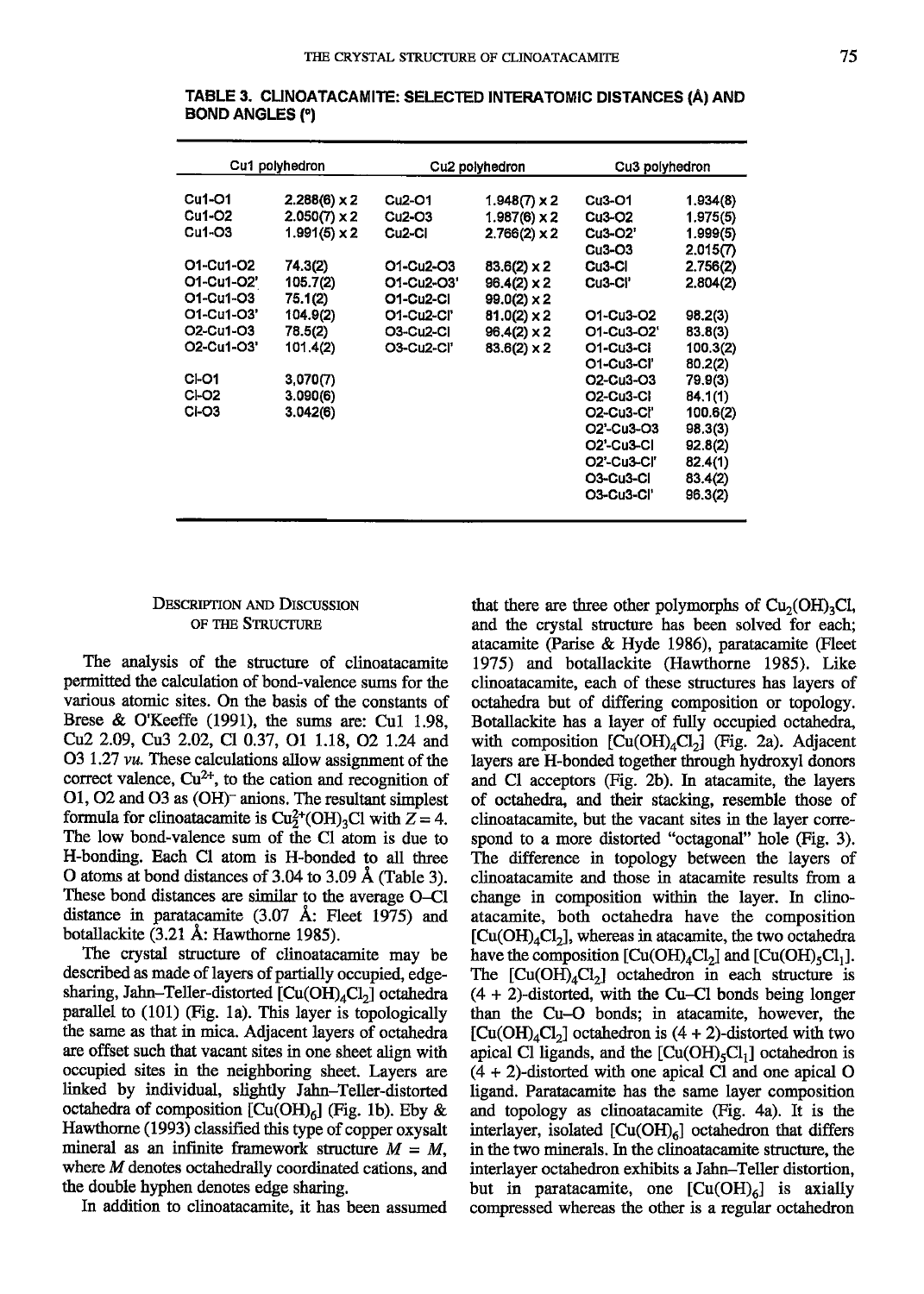

FIG. 1. The structure of clinoatacamite: (a) (101) projection showing the layer of edge-sharing Cu(OH)<sub>4</sub>Cl<sub>2</sub> octahedra; (b) (010) projection showing (101) layers of Cu(OH)<sub>4</sub>Cl<sub>2</sub> octahedra with single Cu(OH)<sub>6</sub> octahedra cross-linking layers. The unit cell  $a < c$  is outlined.

(Fig. 4b). Eby & Hawthorne (1993) remarked on this anomalous occurrence of symmetrically bonded Cu. That parafacamite contains essential Zn (or another cation,  $e.g., Ni$ ) is strongly suggested by the fact that all paratacamite crystals studied to date contain significant amounts of  $Zn$  or Ni  $(>2 \text{ wt.}\%)$ , even those from the type locality (Jambor et al. 1996). Zinc in a 6-fold coordination atomic site usually has fairly regular octahedral coordination. Apparently, the crystal used in the stucture determination (Fleet 1975) was not analyzed, and it is probable that the structure does not correspond to a "pure" Cu-bearing compound.

The indications are that paratacamite needs to be redefined, as it is probably not a polymorph of  $Cu<sub>4</sub>(OH)<sub>6</sub>Cl<sub>2</sub>$ , but a distinct phase of composition  $Cu_3Cu_2Zn)$ (OH)<sub>6</sub>Cl<sub>2</sub>. In such a case, the "parata-



FIG. 2. The structure of botallackite: (a) [100] projection showing a layer of fully occupied edge-sharing octahedra. (b) [001] projection showing (100) layering of Cu(OH)<sub>4</sub>Cl<sub>2</sub> octahedra and H-bonding linking layers. The unit cell  $a < b$  is outlined.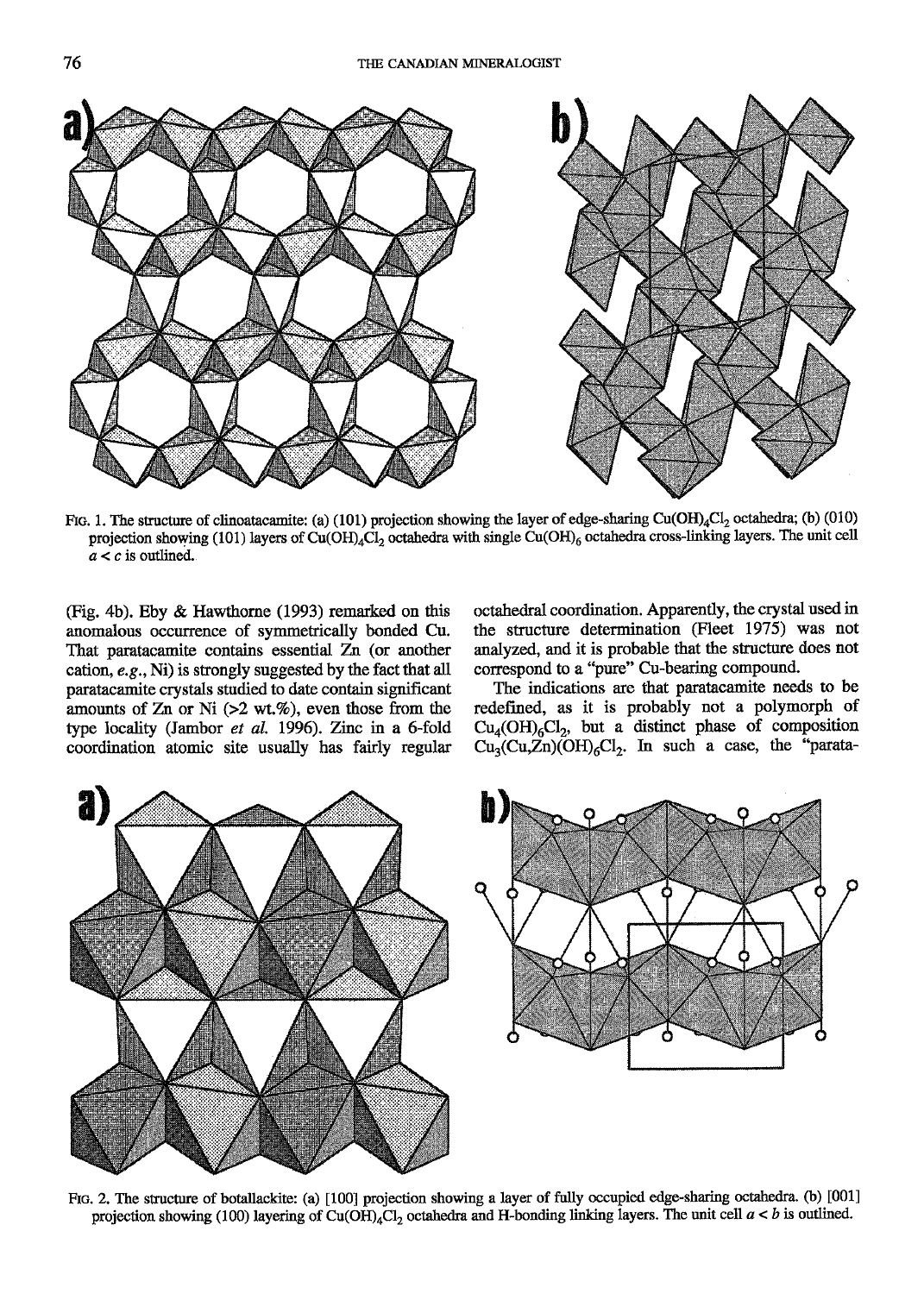

FtG. 3. The structure of atacamite: (a) (110) projection showing the layer of edge-sharing Cu(OH)<sub>4</sub>Cl<sub>2</sub> octahedra; (b) (001) projection showing (110) layering of Cu(OH)<sub>4</sub>Cl<sub>2</sub> octahedra with single Cu(OH)<sub>5</sub>Cl<sub>1</sub> octahedra cross-linking layers. The unit cell  $a < b$  is outlined.

camite" sftucture would have Zn ordered at the regular octahedral site within equipoint position  $3b$ . Jambor et al. (1996) showed that only 2 wt.% Zn was necessary to stabilize the rhombohedral (pamtacamite) structure; thus Zn need not be the dominant cation in the 3b site. Such a redefinition requires approval by the Commission on New Minerals and Mineral Names.

IMA. It would be appropriate that rhombohedral Cu<sub>3</sub>(Cu,Zn)(OH)<sub>6</sub>Cl<sub>2</sub>, with  $\overline{a}$  13.65 and c 14.0 Å, space group  $R\overline{3}$ , which corresponds to the holotype from Sierra Gorda, Chile, and for which the crystal structure was determined by Fleet (1975), be retained to designate the mineral paratacamite. If paratacamite is redefined in this way, the following may be con-



FIG. 4. The structure of paratacamite: (a) (001) projection showing the layer of edge-sharing Cu(OH)<sub>4</sub>Cl<sub>2</sub> octahedra; (b) (110) projection showing (001) layering of Cu(OH)<sub>4</sub>Cl<sub>2</sub> octahedra and isolated Cu(OH)<sub>6</sub> octahedra cross-linking layers. The c axis is vertical.